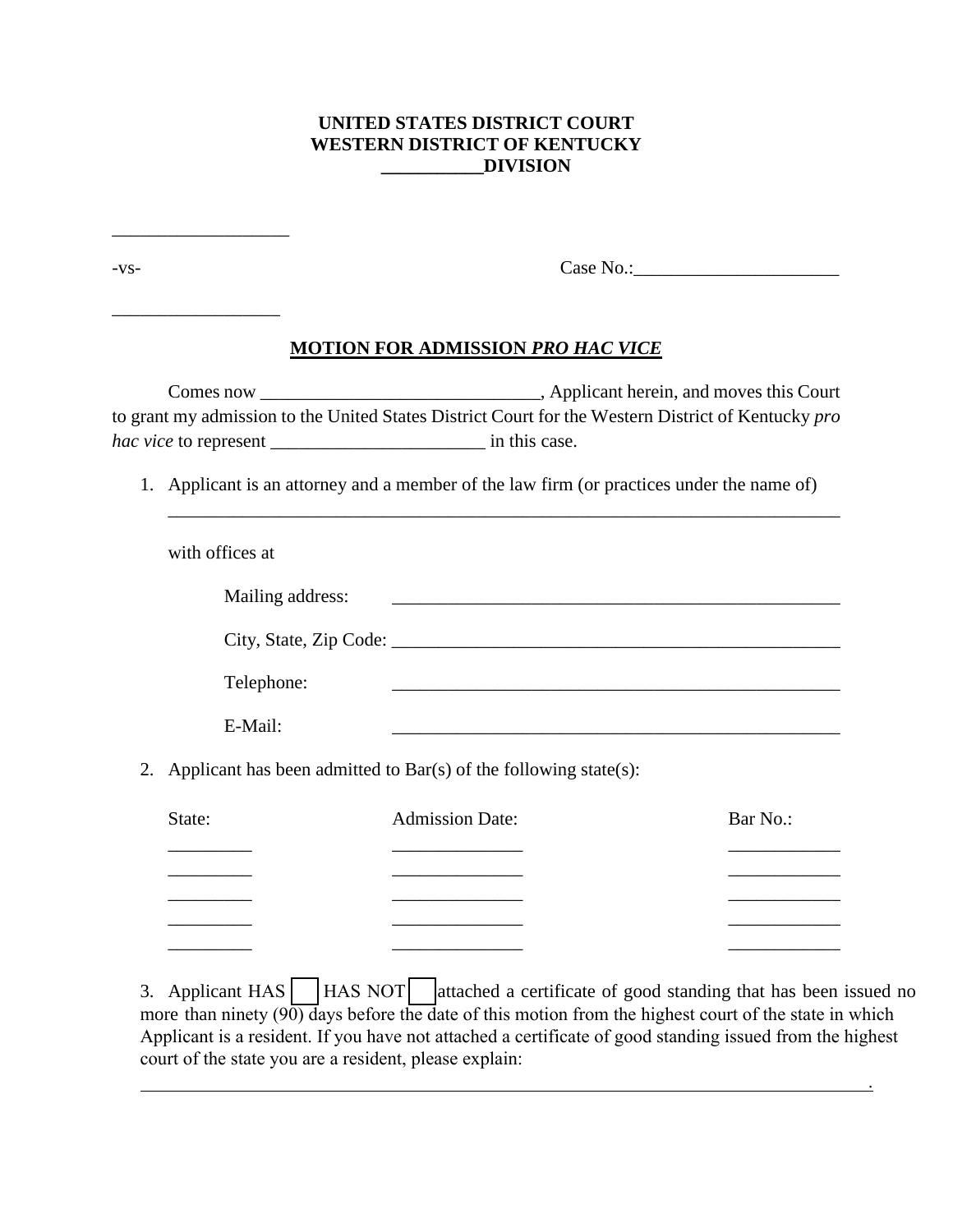- 4. Applicant HAS NOT | | been disbarred, suspended from practice or subject to any disciplinary action by any court, state, territory or the District of Columbia. Applicant HAS (been disbarred, suspended from practice or subject to any disciplinary action by any court, state, territory or the District of Columbia. Please explain
- 5. By way of this motion, Applicant consents to be subject to the jurisdiction and rules of the Kentucky Supreme Court governing professional conduct.

\_\_\_\_\_\_\_\_\_\_\_\_\_\_\_\_\_\_\_\_\_\_\_\_\_\_\_\_\_\_\_\_\_\_\_\_\_\_\_\_\_\_\_\_\_\_\_\_\_\_\_\_\_\_\_\_\_\_\_\_\_\_\_\_\_\_\_\_\_\_\_\_

6. I have completed training for mandatory electronic case filing through  $\vert$  the Kentucky Bar Association CLE course on-line tutorial authorized class room training or  $\vert$  other method (Please explain:

 $\frac{1}{2}$  , and the contribution of the contribution of the contribution of the contribution of the contribution of the contribution of the contribution of the contribution of the contribution of the contribution of the c

7. Applicant tenders with this Motion the following:

The required *pro hac vice* motion fee of \$125.00.

Wherefore, Applicant prays that this Court enter an order permitting the admission of \_\_\_\_\_\_\_\_\_\_\_\_\_\_\_\_\_\_\_\_\_ to the Western District of Kentucky *pro hac vice* for this case only.

 $\mathcal{L}_\text{G}$  , and the contribution of the contribution of the contribution of the contribution of the contribution of the contribution of the contribution of the contribution of the contribution of the contribution of t

\_\_\_\_\_\_\_\_\_\_\_\_\_\_\_\_\_\_\_\_\_\_\_\_\_\_\_\_\_\_\_\_\_\_\_\_\_\_\_\_\_\_\_\_\_\_\_\_\_\_\_\_\_\_\_\_\_\_\_\_\_\_\_\_\_\_\_\_\_\_\_\_

Respectfully submitted, \_\_\_\_\_\_\_\_\_\_\_\_\_\_\_\_\_\_\_\_\_\_\_\_\_\_\_\_\_\_\_\_\_\_\_\_\_\_\_\_\_ [Signature of Atty to be admitted - Hand Signed]

\_\_\_\_\_\_\_\_\_\_\_\_\_\_\_\_\_\_\_\_\_\_\_\_\_\_\_\_\_

\_\_\_\_\_\_\_\_\_\_\_\_\_\_\_\_\_\_\_\_\_\_\_\_\_\_\_\_\_

\_\_\_\_\_\_\_\_\_\_\_\_\_\_\_\_\_\_\_\_\_\_\_\_\_\_\_\_\_

\_\_\_\_\_\_\_\_\_\_\_\_\_\_\_\_\_\_\_\_\_\_\_\_\_\_\_\_\_

\_\_\_\_\_\_\_\_\_\_\_\_\_\_\_\_\_\_\_\_\_\_\_\_\_\_\_\_\_

\_\_\_\_\_\_\_\_\_\_\_\_\_\_\_\_\_\_\_\_\_\_\_\_\_\_\_\_\_

Motions to appear pro hac vice are governed by LR 83.2 and LCrR 57.2. Pursuant to said rules, the Attorney General or any other bar member of the Department of Justice, or of any federal agency, including federal public defenders or panel attorneys that cross district lines, or any attorney appointed pursuant to the Criminal Justice Act, need not seek admission *pro hac vice.*